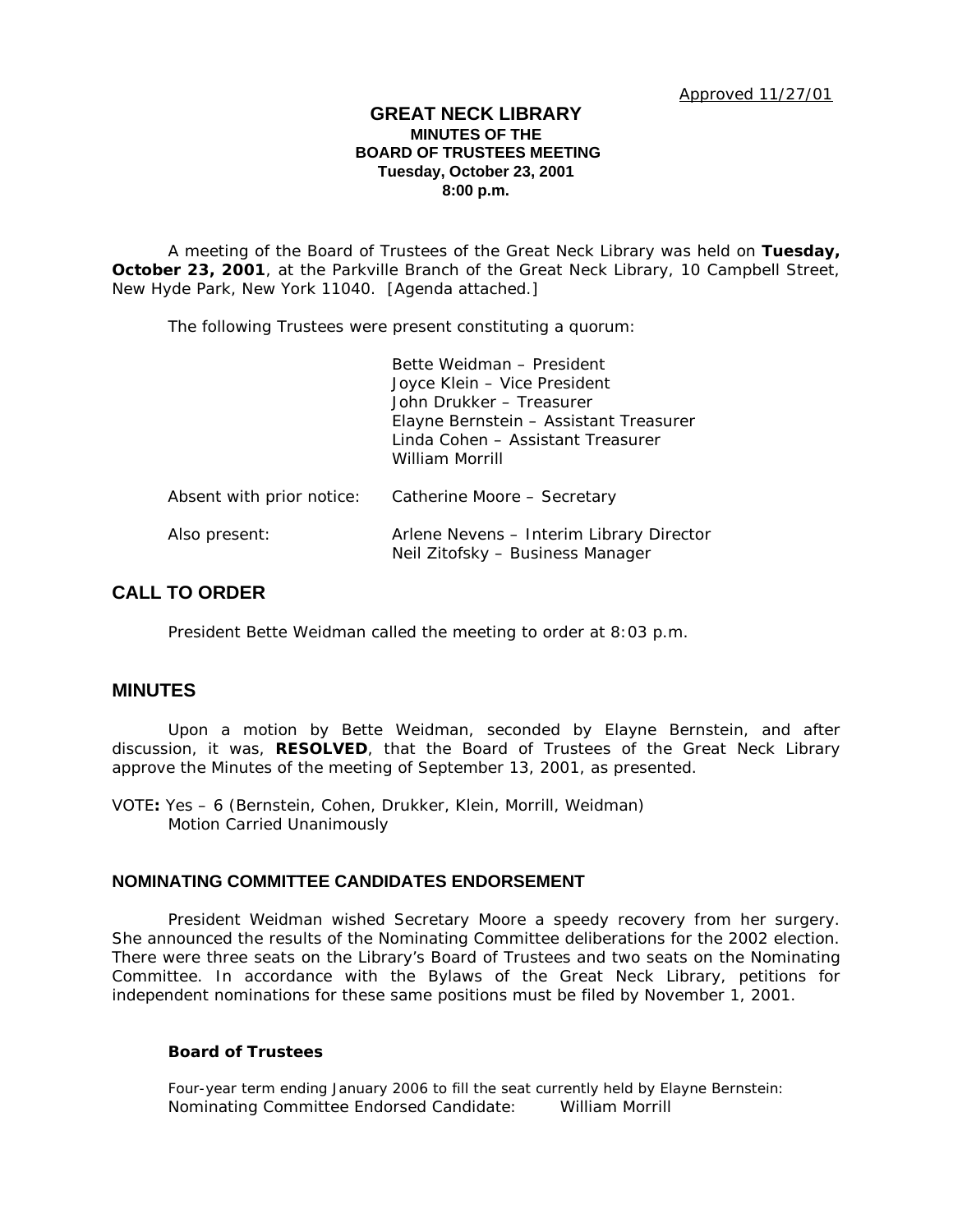*Four-year term ending January 2006 to fill the seat currently held by Catherine Moore:* Nominating Committee Endorsed Candidate: Alice Nayer

*Two-year term ending January 2004 to fill the seat currently held by William Morrill:* Nominating Committee Endorsed Candidate: David Kahn

### **Nominating Committee**

*Two-year term ending January 2004 to fill the seat currently held by Leslie Popoff* Nominating Committee Endorsed Candidate: Leslie Popoff

*Two-year term ending January 2004 to fill the seat currently held by Seth Moin* Nominating Committee Endorsed Candidate: Seth Moin

Election information will be mailed to District households in mid-December. Candidate biographical information will appear in the January/February 2002 issue of the Library's newsletter.

# **TREASURER'S REPORT – PERSONNEL REPORT**

During the month of September 2001, revenue received was \$41,768. Total expenses were \$453,795.

At the close of business, September 30, 2001, total operating fund holdings were \$2,430,133, which were on deposit at HSBC and The Bank of New York, and in Petty Cash funds at Main and the Branches. This compares to a September 2000, balance of \$2,190,332.

Additionally, the balance of the Main Building and Special Services fund was \$1,149,828; the Automated Library fund was \$128,509; the Restricted Gift fund was \$44,419; the Branch and Special Services fund was \$125,137. These funds totaled \$1,447,893 on August 31, 2001. The September 2000, total was \$1,373,964.

Upon a motion by John Drukker, seconded by Joyce Klein, and after discussion, it was, **RESOLVED,** that the Board of Trustees of the Great Neck Library, accept the October 23, 2001, Treasurer's Report with the Personnel Changes of September 14 through October 17, 2001.

Public Comment: Marietta DiCamillo

VOTE: Yes – 6 (Bernstein, Cohen, Drukker, Klein, Morrill, Weidman) *Motion Carried Unanimously*

Upon a motion by John Drukker, seconded by Elayne Bernstein, and after discussion, it was, **RESOLVED,** that the Board of Trustees of the Great Neck Library authorize the Treasurer to pay the persons named in the Check Register dated September 11, 2001 through October 18, 2001, Paid-Checks numbered 1043 and 23094 through 23207, and To-Be-Paid Checks numbered 23208 through 23320, the sums set against their respective names, amounting in the aggregate to \$294,081.74.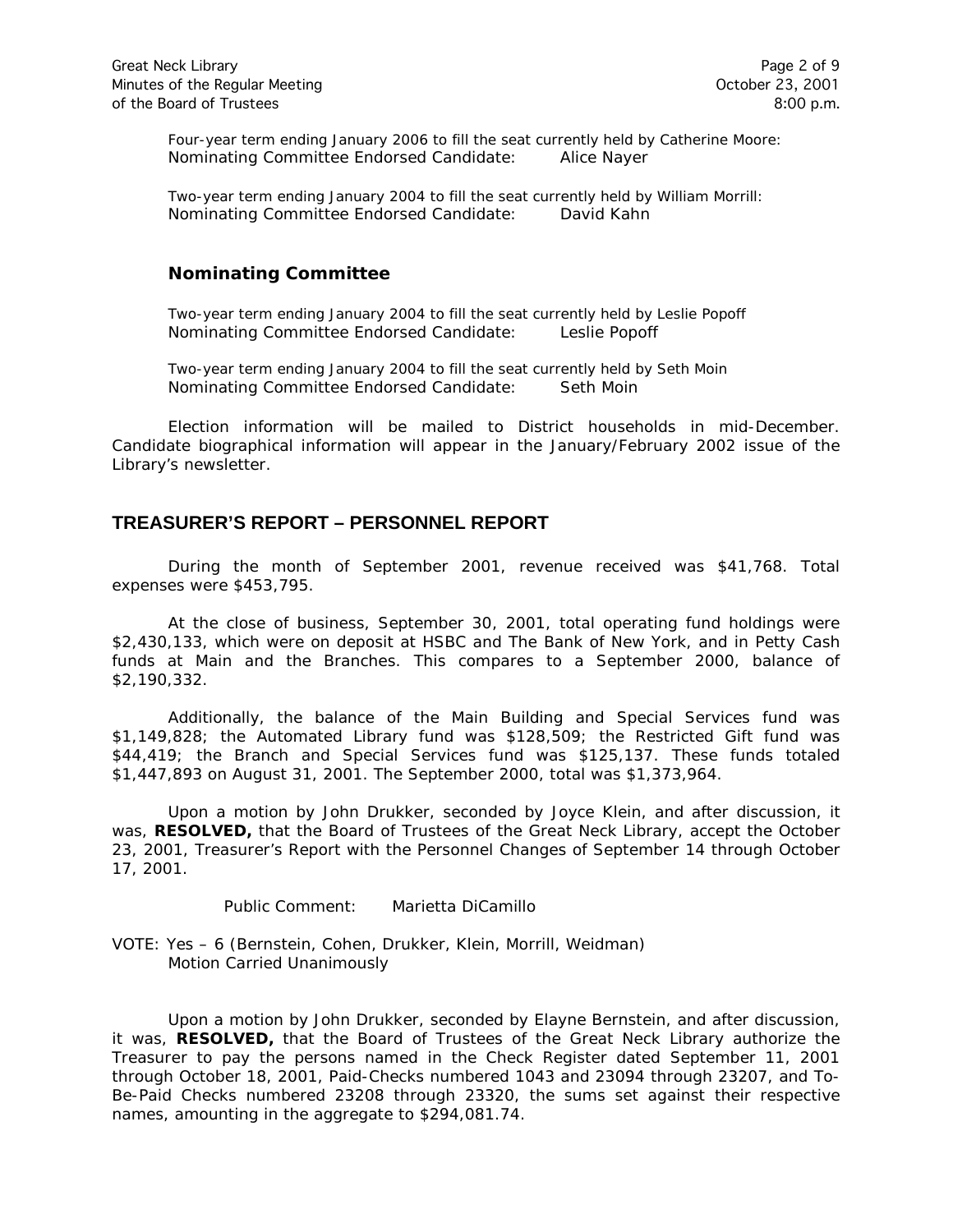VOTE: Yes – 6 (Bernstein, Cohen, Drukker, Klein, Morrill, Weidman) *Motion Carried Unanimously*

Upon a motion by John Drukker, seconded by Joyce Klein, and after discussion, it was, **RESOLVED,** that the Board of Trustees of the Great Neck Library authorize the operating budget line item transfers as detailed in the 2001 Budget Reallocation Worksheet dated October 23, 2001, a copy of which is appended to the Minutes of this meeting, as well as to the copy of the 2001 Budget maintained on file for the public at Main and the Branches.

VOTE: Yes – 6 (Bernstein, Cohen, Drukker, Klein, Morrill, Weidman) *Motion Carried Unanimously*

### **REPORTS**

#### **Director's Report** (attached hereto)

Additionally, Interim Director reported that a memorial program for the World Trade Center victims will be held on the Saddle Rock Bridge on Thursday, October 25, 2001, between 6 – 8 p.m., thus closing the Saddle Rock Bridge. Also, on October 27, 2001, the Vigilant Fire Company will be holding a memorial in memory of the missing fireman from Great Neck. Bayview Avenue, between Old Mill Road and West Shore Road at Arrandale Avenue will be closed to traffic between 12:30 and 1:30 p.m. The Library's upper parking lot will be utilized by the fire department trucks, and the lower level lot will be used for patrons. Staff will be asked to use the Village of Saddle Rock parking lot between that time. The Homecoming of Great Neck Children's Authors program was rescheduled to 3:00 p.m. because of this event.

Interim Director Nevens thanked the Board for allowing her to attend the New York Library Association Conference in Albany where she participated in a workshop, *Blue Prints of Success: Guidelines for Relationships Between Library Administrators and Design Professionals, From Selection Through Construction*, presented by an architect associated with a firm that primarily designs public buildings, and who is a trustee of his local library. She also attended a session on financing options available to libraries.

#### **Levels**

Phil Essex, a Levels Alumnus (1974-1980), gave an update on behalf of the Ed Amrhein Memorial Committee. [Ed Amrhein was the first Director of Levels who died of a heart attack in 1983] – see Director's Report.

Upon a motion by Elayne Bernstein, seconded by Linda Cohen, and after discussion, it was, **RESOLVED,** that the Board of Trustees of the Great Neck Library accept a donation to the Restricted Gift Fund from Levels Alumni, for the purpose of establishing a memorial to Ed Amrhein, Levels' first Director.

Public Comment: Ralene Adler

VOTE: Yes – 6 (Bernstein, Cohen, Drukker, Klein, Morrill, Weidman) *Motion Carried Unanimously*

#### **Main Building Committee**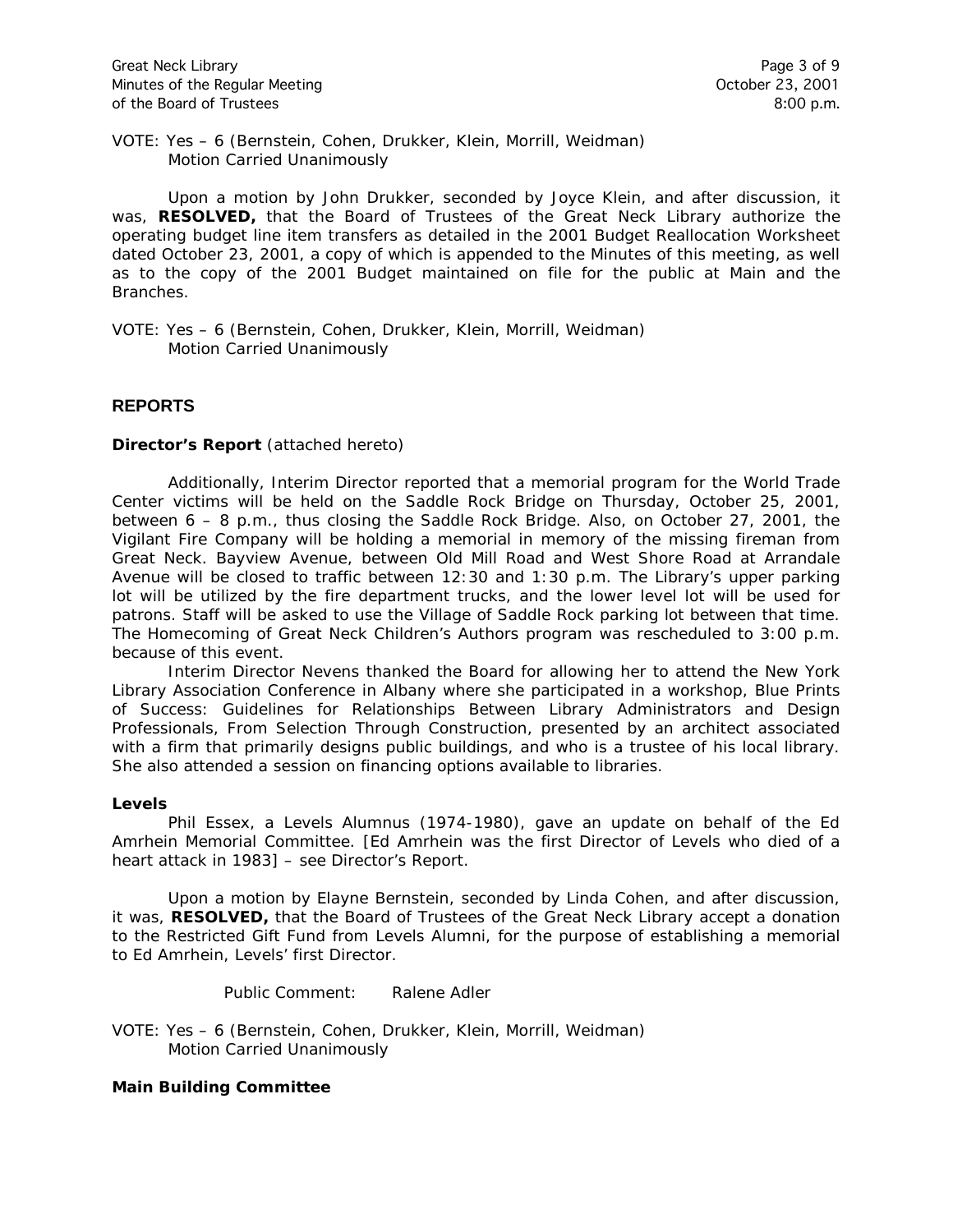After meeting and reviewing the material compiled over several years regarding the future of the Main Building, the Building Committee presented its report of "Specific Needs and Priorities" to the Board of Trustees, which will be included in the information sent to prospective architects. The Business Manager will be investigating financial options for this building project.

Upon a motion by Bette Weidman, seconded by Linda Cohen, and after discussion, it was, **RESOLVED,** that the Board of Trustees of the Great Neck Library adopt the "Specific Needs and Priorities" as outlined in the Board Building Committee Report of October 19, 2001. [attached]

Public Comment: Mitchell Friedman, Ralene Adler

VOTE: Yes – 6 (Bernstein, Cohen, Drukker, Klein, Morrill, Weidman) *Motion Carried Unanimously*

# **OLD BUSINESS**

### **Bylaw Change – Voting Date**

Upon a motion by Joyce Klein, seconded by Linda Cohen, and after discussion, it was, **RESOLVED,** that the Board of Trustees of the Great Neck Library place the following Bylaw amendments to change the date of the Annual Meeting before the Great Neck Library Association membership for consideration at the January 2002 Annual Meeting:

- Change the record date for the Annual Meeting to the  $1<sup>st</sup>$  Tuesday of September (Article V, Section E)
- Change the date of the Annual Meeting to the last Monday in October (Article VI, Section A);
- Change the date of availability of the proxy form to the  $2<sup>nd</sup>$  Monday of September (Article V, Section G2);
- Create an Annual Re-organization meeting to be held no sooner than January 2 nor later than the last Tuesday in January immediately following the Annual Meeting (Article VI, Section A);
- Outline the actions to be taken at the Annual Re-organization meeting regarding the annual reports given by the President of the Board, the Treasurer of the Board and the Library Director (Article VI, Section E);
- Change the date of the commencement of a trustee's term of office to January  $1<sup>st</sup>$ (Article VII, Section A);
- Change the date of the appointment of individuals to the Nominating Committee to the Annual Re-organization meeting (Article VII, Section E);
	- Change the time when the Board draws up its schedule of regular meetings to the Annual Re-organization meeting (Article VII, Section H);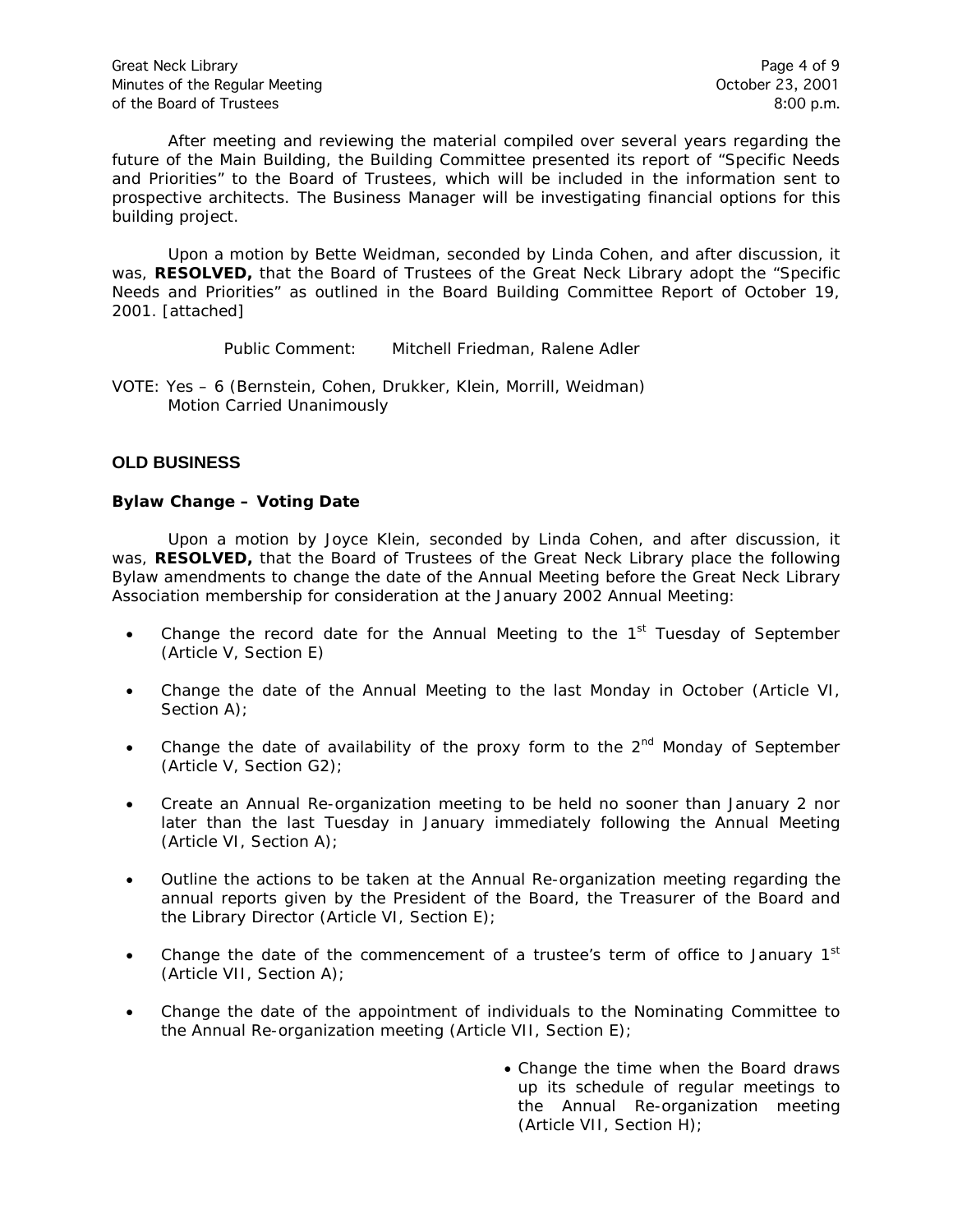- Change the date when the Nominating Committee shall submit its nominees from October 10 to July 1 and when the Secretary of the Board shall post such names from October 20 to July 5 (Article VIII, Section H);
- Change the filing window for Independent nominations from September 15 to June 15 and the date such independent nominations must be received from November 1 to August 15 (Article VIII, Section I);
- Change the date when the Secretary shall inform the members of the association of all nominations received from December 15 to September 15 (Article VIII, Section J);
- Change the date when officers shall be elected to the Annual Re-organization meeting (Article IX, Section B).

Public Comment: Murray Wallach, Ralene Adler

VOTE: Yes – 6 (Bernstein, Cohen, Drukker, Klein, Morrill, Weidman) *Motion Carried Unanimously*

A language change in the Bylaws from "Board of Directors" to "Board of Trustees" (Article X) was tabled for next year due to the length of the text for the 2002 ballot.

### **Voting Locations**

This item was deferred for discussion next year.

Public Comment: Frank Phillips, Mitchell Friedman

#### **Snow Removal**

Upon a motion by Joyce Klein, seconded by Linda Cohen, and after discussion it was, **RESOLVED,** that the Board of Trustees of the Great Neck Library authorize the renewal of the snow removal contract for the period November 1, 2001 through April 30, 2002, with Galvin Brothers at a cost of \$6,800 [plus additional charges for sanding, and for accumulations over eight (8) inches] to be charged to the Landscaping/Snow Removal budget line.

> Public Comment: Ralene Adler, Murray Wallach, Marietta DiCamillo, Alice Nayer, Mitchell Friedman

VOTE: Yes – 6 (Bernstein, Cohen, Drukker, Klein, Morrill, Weidman) *Motion Carried Unanimously*

#### **Computer Software Expense**

Upon a motion by John Drukker, seconded by Elayne Bernstein, and after discussion it was, **RESOLVED,** that the Board of Trustees of the Great Neck Library authorize the purchase of the III Patron API software and the CybraryN software from the Computer Software line of the operating budget at a combined cost of \$11,000.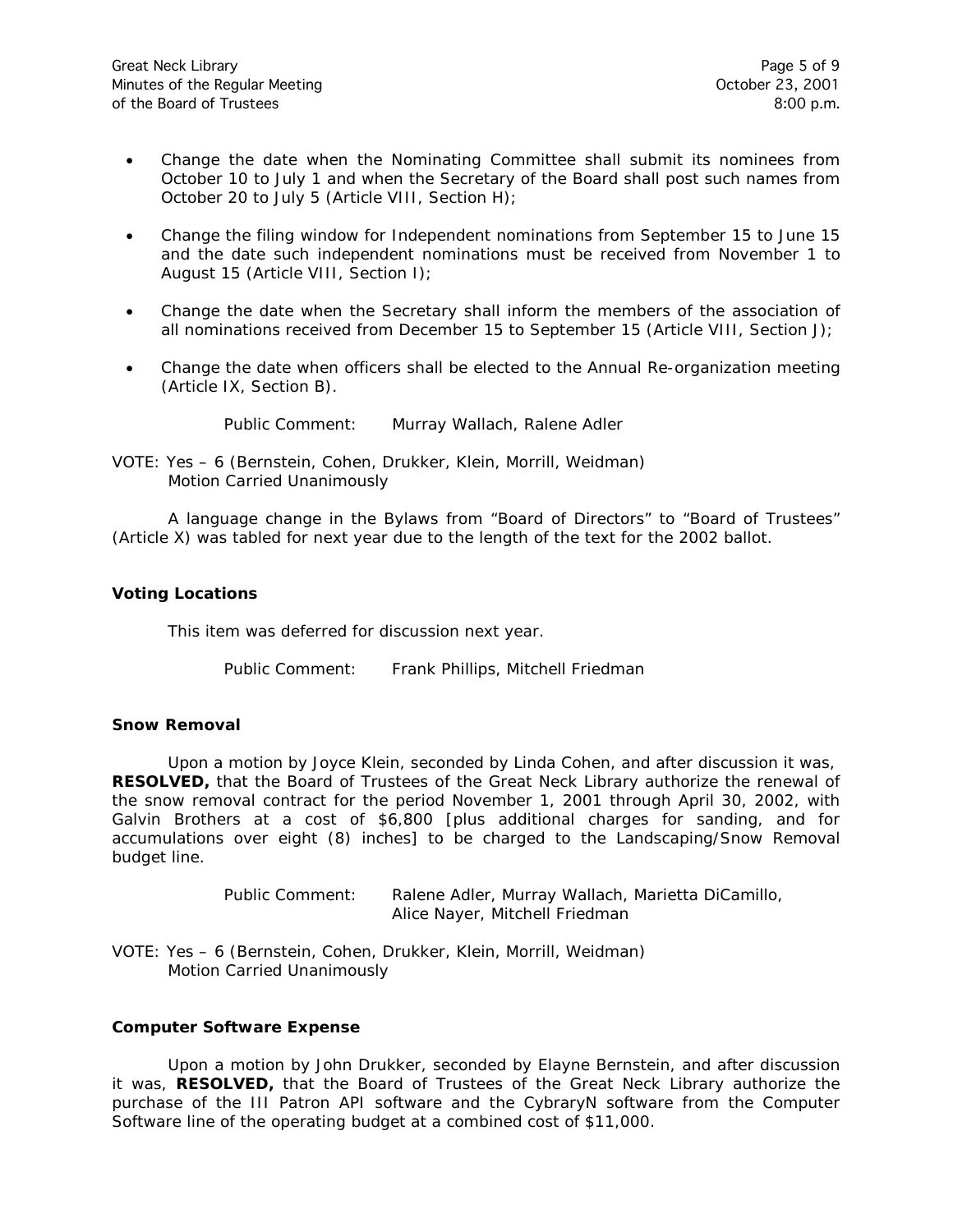Public Comment: Marietta DiCamillo, Mitchell Friedman, Marianna Wohlgemuth

VOTE: Yes – 6 (Bernstein, Cohen, Drukker, Klein, Morrill, Weidman) *Motion Carried Unanimously*

#### **NEW BUSINESS**

#### **Policy Manual Changes**

Upon a motion by Linda Cohen, seconded by John Drukker, and after discussion it was, **RESOLVED,** that the Board of Trustees of the Great Neck Library approve the attached changes to the Great Neck Library Policy Manual, specifically regarding sections 200-40, 300-40, 600-10, 600-50, 700-10, 700-40, 700-60, 700-65.

Public Comment: Ralene Adler, Mitchell Friedman, Marianna Wohlgemuth

VOTE: Yes – 6 (Bernstein, Cohen, Drukker, Klein, Morrill, Weidman) *Motion Carried Unanimously*

#### **Hiring Practices**

Upon a motion by Elayne Bernstein, seconded by Linda Cohen, and after discussion it was, **RESOLVED,** that the Board of Trustees of the Great Neck Library authorize the Library's Director or the Interim Director to hire employees to vacant employment positions prior to Board of Trustees authorization, subject to the Board of Trustees formal approval of such hiring at a subsequent meeting of the Board of Trustees.

Public Comment: Ralene Adler

VOTE: Yes – 6 (Bernstein, Cohen, Drukker, Klein, Morrill, Weidman) *Motion Carried Unanimously*

#### **Bylaw Change – Nominating Committee**

There was discussion regarding term limits and classes for members of the Nominating Committee. Carol Mitch, Secretary of the Nominating Committee, reported that this was discussed by the Nominating Committee and that the Committee was unanimously in favor of term limits. The consensus of the Board of Trustees was for the Bylaws Committee to proceed with working on the specific wording of this change, to be presented at the November meeting of the Board of Trustees for this change to appear on the 2002 election ballot.

Public Comment: Ralene Adler, Marianna Wohlgemuth

### **CORRESPONDENCE**